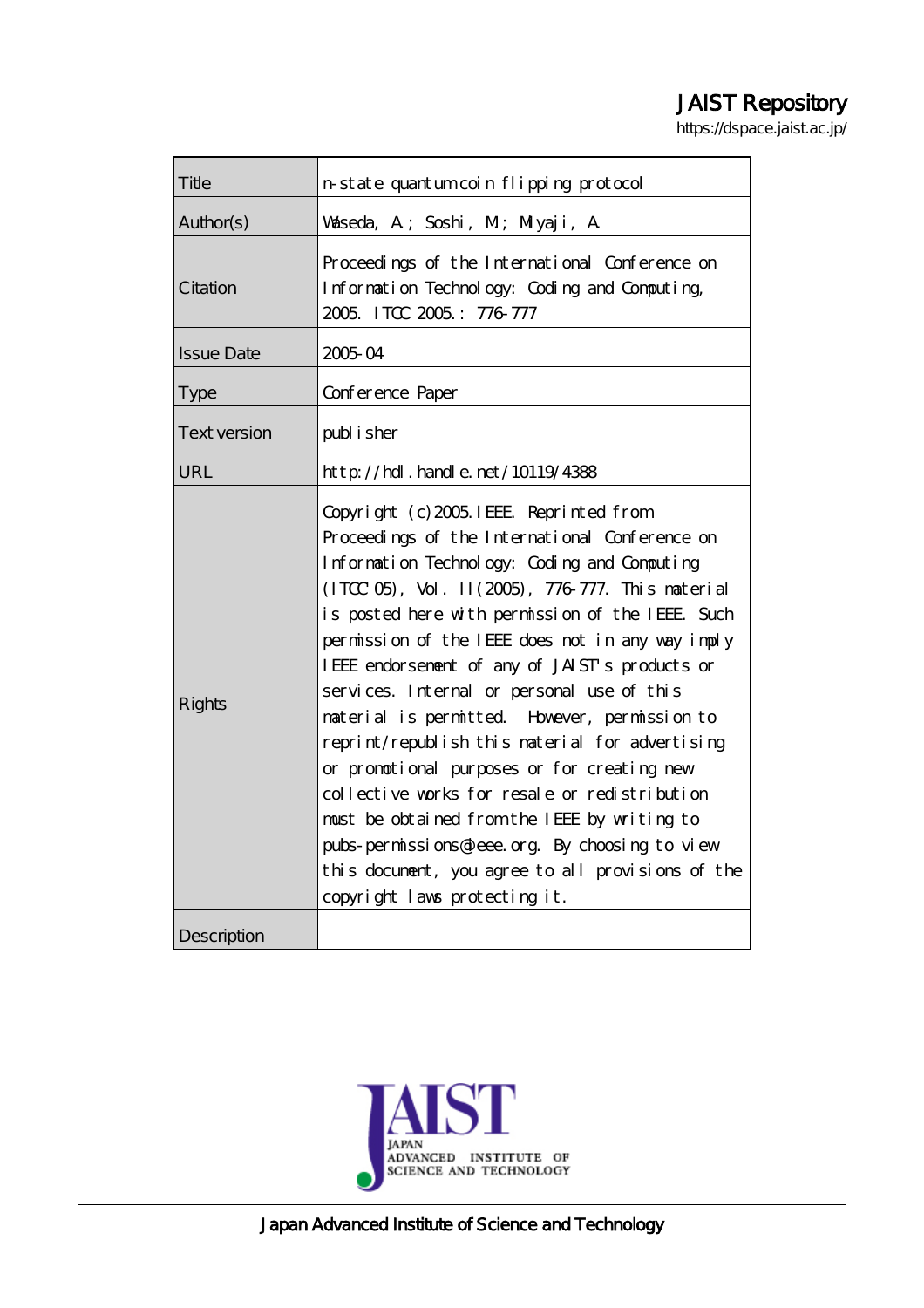# n**-state quantum coin flipping protocol**

Atsushi Waseda, Masakazu Soshi and Atsuko Miyaji School of Information Science JAPAN ADVANCED INSTITUTE OF SCIENCE AND TECHNOLOGY 1, 1 Asahidai, Nomi, Isikawa, Japan {a-waseda, soshi, miyaji}@jaist.ac.jp

#### **Abstract**

*We propose the* n*-state quantum coin flipping protocol by generalizing the three states protocol proposed by Ambainis [2]. Furthermore, we conduct security analysis on our protocol and show that in our protocol we can reduce the bias of one player arbitrarily, but at the cost of increase of the bias of the other.*

## **1 Introduction**

Quantum cryptography, which is based on the principles of quantum physics, has been investigated extensively. In connection with this, many studies have so far been made on a *quantum coin flipping protocol*. This is because it is one of the most important cryptographic primitives to construct more general secure protocols. As sated above, most cryptographic primitives of modern cryptography could be invalidated in a future with the advent of computer systems with vast computational powers. Therefore it is of critical importance to develop their quantum versions.

When two players execute a *quantum coin flipping protocol* to reach an agreement on a value c, if one of them is dishonest, then  $Prob(c = 0) \leq \frac{1}{2} + \epsilon$  and  $Prob(c = 0)$ 1)  $\leq \frac{1}{2} + \epsilon$ . The value  $\epsilon$  is called a *bias*. Lo and Chau show that it is impossible to construct quantum protocols with  $\epsilon = 0$  [5]. An example of the quantum coin flipping is a protocol proposed by Ambainis [2]. The bias of the protocol of Ambainis is  $\epsilon = 0.25$ .

Therefore, we propose the  $n$ -state quantum coin flipping protocol by generalizing the three states protocol proposed by Ambainis [2]. Furthermore, we conduct security analysis on our protocol and show that our protocol can reduce the bias of one player arbitrarily, but at the cost of increase of the bias of the other. Thus, our protocol makes it possible to provide security suitable for various situations.

Now we describe the organization of this paper. In section 2, we define how to assign  $n$  states and propose the  $n$ -state quantum coin flipping protocol. In section 3, we evaluate the bias of dishonest Alice or Bob. In section 4, we discuss several aspects of our proposed protocol. Finally we conclude this paper in section 5.

## **2 Our Proposal**

We propose the *n*-state quantum coin flipping protocol. First, we start by constructing a binary tree, which describes how quantum states in our protocol are constituted. Next we present our proposed coin flipping protocol.

#### **2.1 Construction of quantum states**

Now we propose a general method to construct quantum states in  $n$ -state qubits for quantum coin flipping protocols.

- 1.  $t \in \{0, \ldots, n\}$  is chosen at random under the condition  $n - t \equiv 0 \pmod{2}$ .
- 2. Form a binary tree whose height is  $s = t + \frac{n-t}{2}$ . Each leaf of the binary tree represents a distinct sequence of bits  $b, x_1, \ldots, x_{s-1}$ .
- 3. One of n states  $|0\rangle$ ,  $|1\rangle$ , ...,  $|n-1\rangle$ , or its negative is assigned as a label to each vertex (except for the root) of the tree, depending on the level (i.e., distance from the root) of the vertex.
	- (a) Level 1.
		- i. If  $t = 0$ ,  $|0\rangle$  is assigned to the vertex and  $|1\rangle$ to the other.
		- ii. Otherwise,  $|0\rangle$  is assigned to both.
	- (b) Level  $2 \le \ell \le t$ .  $|\ell 1\rangle$  is assigned to the vertex, and  $-|\ell - 1\rangle$  to its sibling (the other vertex of the same parent of the vertex.).
	- (c) Level  $t < \ell \leq s$ . If the vertex resides in the right half of the tree,  $|t+2(\ell-t-1)\rangle$  is assigned to the vertex, and  $-|t+2(\ell-t-1)\rangle$  to its sibling. And